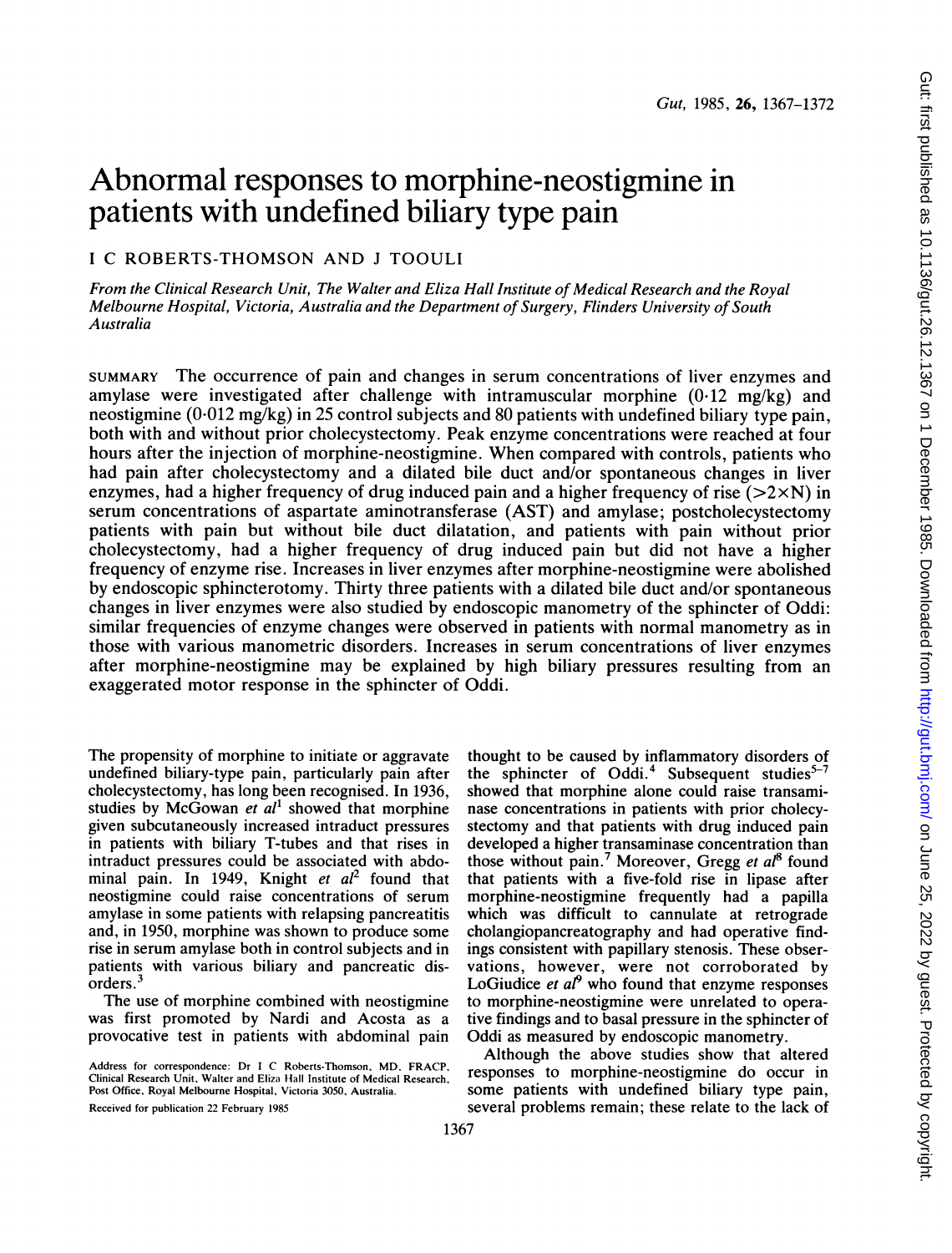objective criteria for classifying pain syndromes and recruitment in some studies of appropriately matched control subjects. Furthermore, there is no agreement at present as to whether the response to morphine-neostigmine will identify a subgroup of patients who will benefit from currently available forms of therapy. We describe the occurrence of pain and changes in serum concentrations of liver enzymes and amylase after intramuscular morphineneostigmine in controls and patients with biliary type pain, both with and without prior cholecystectomy. Some patients were also studied by endoscopic manometry of the sphincter of Oddi.

# Methods

## PATIENTS

We studied <sup>80</sup> patients with abdominal pain suggestive of biliary disease. Some had discrete episodes of severe pain separated by intervals of several months while others had milder but more frequent pains, occurring almost daily. Pain was located in the right hypochondrium or epigastrium, radiated into the back, sometimes fluctuated in severity and could last for up to several hours before settling either spontaneously or with analgesic drugs. More severe symptoms were usually accompanied by nausea and vomiting. All patients had undergone many investigations without the discovery of any cause for their symptoms and most had been treated with antispasmodic drugs, tranquilisers and antidepressant drugs without sustained improvement in symptoms. The 80 patients were classified into three groups. Group <sup>I</sup> comprised 40 with prior cholecystectomy who had a dilated bile duct on retrograde cholangiography  $(>12$  mm in diameter when adjusted for magnification) and/or transient changes in liver function tests after spontaneous episodes of pain, usually a rise in the serum level of aspartate aminotransferase (AST). Group II comprised 20 patients with typical biliary symptoms after cholecystectomy in whom retrograde cholangiography was normal and who had normal liver function tests after severe episodes of pain. Group III comprised 20 patients without prior cholecystectomy in whom an oral cholecystogram, biliary ultrasound study and upper gastrointestinal endoscopy were normal. Ten of these patients were also studied by microscopy of duodenal bile after an intravenous injection of cholecystokinin octapeptide (CCK-OP); no biliary crystals were seen.

There were two control groups; group A comprised 15 patients without pain at least two years after cholecystectomy and group B comprised 10 individuals without pain who had not had previous biliary surgery. The sex ratio, mean age, operative findings and mean interval since cholecystectomy for patient and control groups are shown in Table 1.

The morphine-neostigmine test was carried out after an overnight fast. Patients received an intramuscular injection of normal saline at 0800 h and, at 0900 h, were given an intramuscular injection of morphine (0.12 mg/kg) and neostigmine (0.012 mg/kg). Blood was taken for serum concentrations of AST, alanine aminotransferase (ALT), glutamyl aminotransferase (GGT), alkaline phosphatase (ALP), bilirubin and amylase at 0800 and hourly for five hours. Food and fluids were withheld for the duration of the study. Pain was assessed in all patients by one nursing sister and confirmed by one author (IRT) and, if pain developed, patients were encouraged to tolerate symptoms for at least 10 minutes. If severe pain ensured, the effect of the injection was reversed, at least in part, by the intravenous injection of naloxone  $(0.4 \text{ mg})$  and atropine (0.4 mg). Patients who required naloxone and atropine were classified as having severe pain and the remainder as having no pain or mild pain. Four patients who had pain and rise in AST and amylase (>2xN) after morphine-neostigmine had a second study six to 18 months after treatment by endoscopic sphincterotomy. Liver function tests

Table 1 Sex, mean age, operative findings at the time of biliary surgery and mean interval since cholecystectomy in groups I-III and control subjects

|           | No |               | Mean<br>age | Operative findings        |                           |              |                                                     |
|-----------|----|---------------|-------------|---------------------------|---------------------------|--------------|-----------------------------------------------------|
|           |    | Women<br>(no) |             | Gall<br>bladder<br>stones | Normal<br>gall<br>bladder | No<br>record | Mean interval<br>since<br>cholecyst-<br>ectomy (yr) |
| Group I   | 40 | 37            | 52          | 26                        | 10                        |              |                                                     |
| Group II  | 20 | 19            | 44          |                           | ۰                         |              | 8                                                   |
| Group III | 20 | 16            | 43          | <b>NA</b>                 | NA                        | <b>NA</b>    | <b>NA</b>                                           |
| Control A | 15 | 12            | 55          | 13                        | 0                         | າ            | 11                                                  |
| Control B | 10 |               | 43          | NA                        | <b>NA</b>                 | <b>NA</b>    | NA                                                  |

NA=not applicable.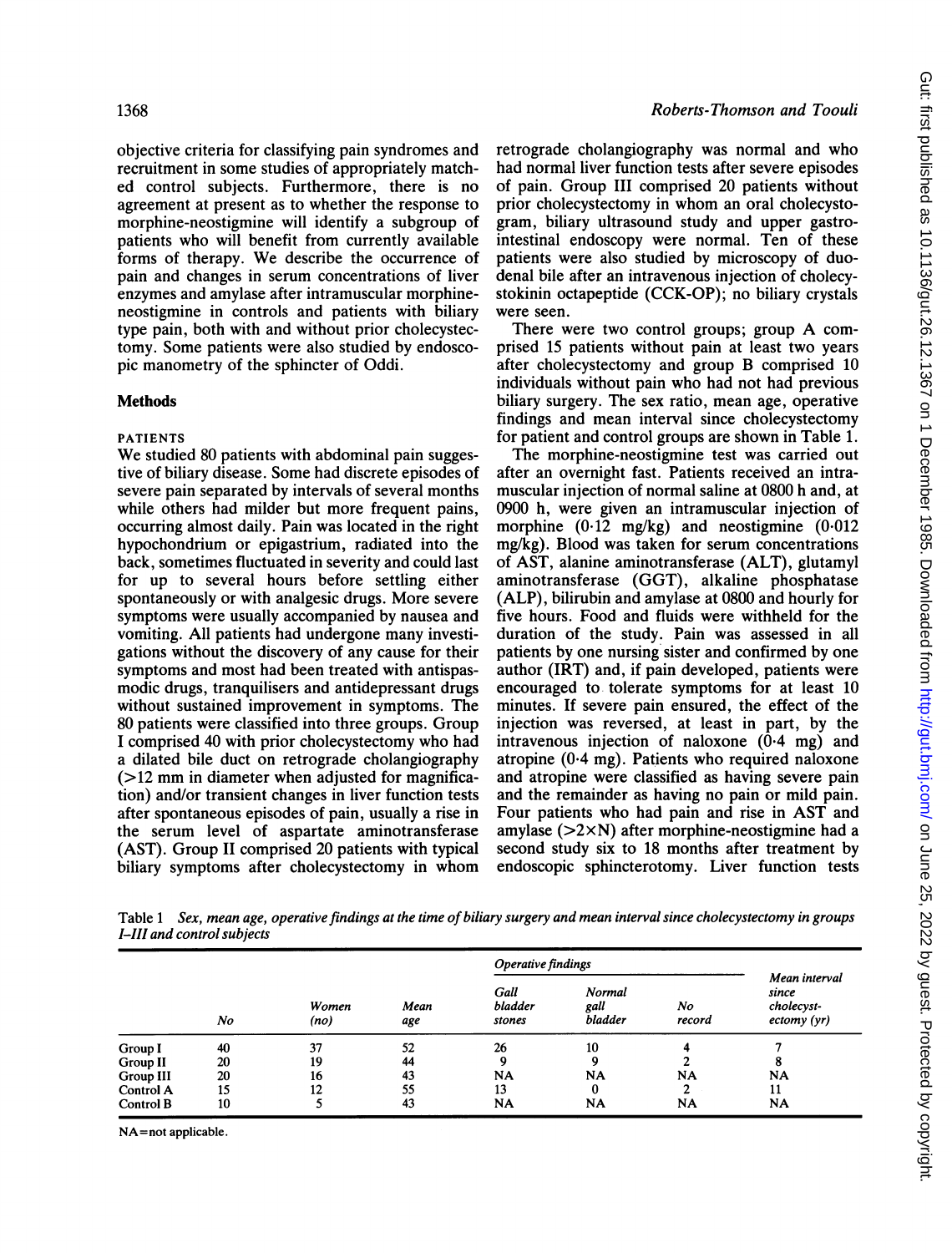were carried out by autoanalyser (Technicon SMAC); the upper limits of normal were 43 IU/l for AST, 55 IU/l for ALT, 50 IU/l for GGT, 90 IU/l for ALP and 20  $\mu$ mol/l for bilirubin. Serum amylase was determined by <sup>a</sup> discrete analyser (ASTRA 8); the upper limit of normal was 350 IU/1. Rise in the serum level of enzymes to two-fold or more above the upper limit of normal was defined as abnormal and has been expressed as  $>2\times N$ .

Manometric records from the sphincter of Oddi were obtained at duodenal endoscopy using a triple lumen catheter system of low compliance. The technique of endoscopic biliary manometry and results in control subjects and patients with suspected biliary dyskinesia have been described in detail in a previous report.<sup>10</sup> Of the 33 patients from group <sup>I</sup> who were studied by endoscopic manometry, seven had normal manometric records, 10 had fixed structural stenosis with a rise in the sphincter basal pressure ( $\ge 41$  mm Hg) and 16 were classified as having biliary dyskinesia with an excess of retrograde sphincter sequences (>50%), rapid phasic contractions (>7/min) and/or an abnormal response to intravenous CCK-OP (20 ng/kg) with absence of inhibition of phasic contractions.

#### **STATISTICS**

The frequency of pain and increases  $(2 \times N)$  in serum concentrations of AST and amylase in patient and control groups was compared by  $\chi^2$  while enzyme levels in patient and control groups were compared using the Wilcoxon's rank test.

#### Results

#### PAIN

Pain was not reported by any subject for one hour after the injection of normal saline. After morphineneostigmine, however, two controls reported mild pain and 65 patients had either mild or severe pain, identical in site and quality to spontaneous attacks outside hospital. Pain began after 15 to 60 minutes, persisted for up to two hours and was sometimes accompanied by nausea, vomiting, and restlessness. The severity of pain was reduced after five to 15 minutes by the intravenous injection of naloxone and atropine but severe pain recurred in 12 patients and was treated with further intravenous injections of naloxone. As shown in Table 2, mild or severe pain was more frequent in groups <sup>I</sup> and II than in control group A  $(p<0.001)$  and in Group III when compared to control group B ( $p<0.02$ ). In addition, severe pain (requiring drug therapy) was more frequent in groups I  $(p<0.005)$  and II  $(p<0.001)$ with prior cholecystectomy than in patients in group III who had not had biliary surgery.

Table 2 Numbers of patients without pain or with mild or severe pain after the injection of morphine-neostigmine.

|           | No | No<br>pain | Mild<br>pain | Severe<br>pain |
|-----------|----|------------|--------------|----------------|
| Group I   | 40 |            | 16           | 18             |
| Group II  | 20 |            |              | 13             |
| Group III | 20 |            | 10           |                |
| Control A | 15 | 14         |              | 0              |
| Control B | 10 |            |              |                |

#### DRUG INDUCED CHANGES IN SERUM ENZYMES

Some postcholecystectomy patients, particularly those in group I, showed marked rises in serum concentrations of AST and ALT which reached <sup>a</sup> maximum at four hours after the injection of morphine-neostigmine; a typical example is shown in Figure 1. The highest recorded level of AST was 679 IU/l  $(16\times N)$  and the highest level of ALT was 420 IU/l  $(10\times N)$ . In patients showing changes in liver enzymes, the ratio of peak: upper normal levels, was in the following order AST>ALT- >GGT>ALP. All patients who showed rises of ALT, GGT or ALP had elevation of AST.

Numbers of patients showing rises  $(>=2\times N)$  in serum levels of various liver enzymes and amylase after morphine-neostigmine are shown in Table 3. Patients in group <sup>I</sup> had a higher frequency of rise in AST ( $p < 0.02$ ) and amylase ( $p < 0.05$ ) than those in control group A. Similar frequencies of enzyme rise were, however, observed in group II and control group A. Patients in group III did not show increases in liver enzymes and the frequency of rise

300  $5\,$ ភូមិ  $\rm \sim$ 3 <sup>10</sup> 0 <sup>i</sup> Saline Morphine and neostigmine Pain/  $\bullet$  $\frac{1}{\sqrt{10}}$ :7--  $\frac{1}{2}$   $\frac{1}{2}$   $\frac{1}{2}$   $\frac{1}{2}$   $\frac{1}{2}$   $\frac{1}{2}$   $\frac{1}{2}$   $\frac{1}{2}$   $\frac{1}{2}$   $\frac{1}{2}$   $\frac{1}{2}$   $\frac{1}{2}$   $\frac{1}{2}$   $\frac{1}{2}$   $\frac{1}{2}$   $\frac{1}{2}$   $\frac{1}{2}$   $\frac{1}{2}$   $\frac{1}{2}$   $\frac{1}{2}$   $\frac{1}{2}$   $\frac{1}{2}$  2 3 4£ Hours .1500 ys<br>Enla o .1000.<3 o 5s<sup>0</sup>  $500 \leq$ 

E

Fig. 1 Changes in serum concentrations of  $AST, ALT$ , GGT, ALPand amylase (interrupted line) after morphine-neostigmine in one patient with biliary-type pain, a dilated bile duct and spontaneous changes in serum concentrations of liver enzymes.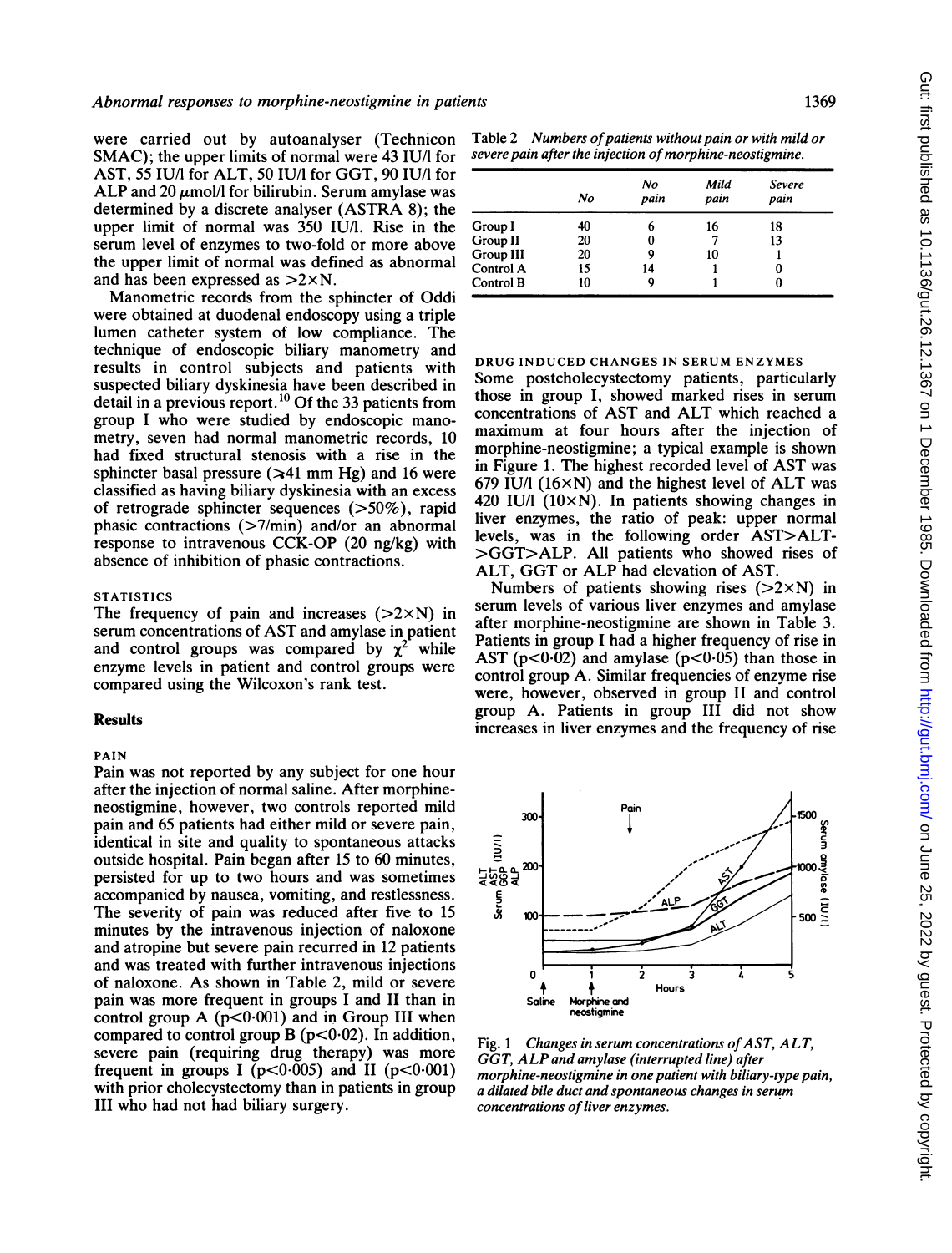Table 3 Numbers of patients with peak liver enzyme and amylase concentrations  $>>\times N$  in groups I-III and controls

|              | No   | AST | ALT | GGT<br>$>>2\times N$ $>>2\times N$ $>>2\times N$ $>>2\times N$ | ALP | Amylase |  |
|--------------|------|-----|-----|----------------------------------------------------------------|-----|---------|--|
| Group I      | 40   | 15  |     |                                                                |     | 13      |  |
| Group II     | - 20 |     |     |                                                                |     |         |  |
| Group III 20 |      |     |     | 0                                                              |     |         |  |
| Control A 15 |      |     |     |                                                                |     |         |  |
| Control B 10 |      |     |     |                                                                |     |         |  |

The same individual in control group A showed rises in AST, ALT, GGT and amylase.

in amylase was not higher than in control group B.

Mean values  $(\pm SE)$  for liver enzymes and serum amylase in groups <sup>I</sup> and II and control group A are shown in Figure 2 and for group III and control group B in Figure 3. When compared with control group A, patients in group <sup>I</sup> showed significantly higher concentrations of AST at three hours  $(p<0.05)$  and four hours  $(p<0.02)$  and significantly higher concentrations of ALT at four hours  $(p<0.05)$ . Serum concentrations of amylase were significantly higher at three hours  $(p<0.05)$  but differences at four hours were not statistically significant  $(0.05 < p < 0.1)$ . Patients in group II had similar concentrations of liver enzymes and amylase to those in control group A. Although higher mean concentrations of amylase were recorded in group III than in control group B, differences between groups did not reach statistical significance  $(0.05 < p < 0.1)$ .

All patients who had rises  $(>2\times N)$  in serum concentrations of AST after morphine-neostigmine had either mild or severe pain whereas a rise in amylase occurred in the absence of pain in two patients in group I, five in group III and two in control group B. Six of 12 patients with changes in liver enzymes after spontaneous episodes of pain showed increases in AST levels after morphineneostigmine.

## STUDIES AFTER SPHINCTEROTOMY

Four patients who had pain and rises in serum concentrations of AST and amylase after morphineneostigmine had a second study, six to 18 months after endoscopic sphincterotomy. During the second study, two patients were free of pain while two had a marked reduction in the severity of symptoms with only lower abdominal cramps and nausea. Serum concentrations of liver enzymes remained within the normal range but serum amylase concentrations were mildly raised in two of four patients. Mean peak amylase levels were 2749 IU/l before sphincterotomy and 713 IU/l after sphincterotomy.



Fig. 2 Mean serum concentrations  $(\pm SE)$  of AST, ALT, GGT, ALP, bilirubin and amylase after morphine-neostigmine in patients in groups I (continuous line), II (interrupted line) and control group A (dotted line).

# RELATIONSHIP OF ENZYME CHANGES TO MANOMETRIC FINDINGS

A rise in AST ( $>2\times N$ ) was observed in two of seven patients with normal manometry, three of 10 with fixed structural stenosis and four of 16 with biliary dyskinesia. Similarly, a rise in amylase  $(22\times N)$  was observed in two of seven patients with normal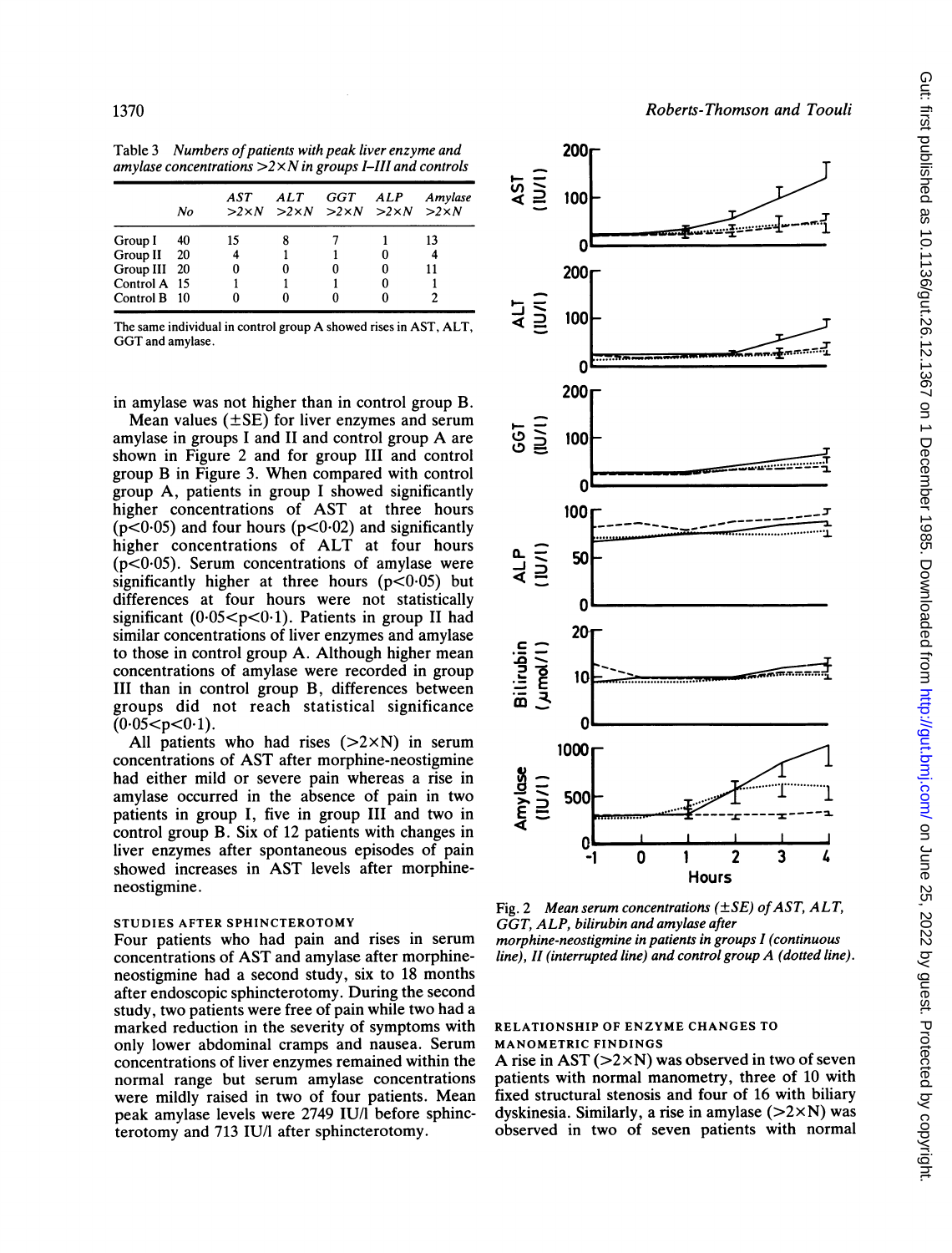

Fig. 3 Mean serum concentrations ( $\pm SE$ ) of AST, ALT, GGT, ALP, bilirubin and amylase after morphine-neostigmine in patients in groups III (continuous line) and control group B (interrupted line).

manometry, three of 10 with fixed structural stenosis and five of 16 with biliary dyskinesia.

# **Discussion**

Results from this study show that in patients with undefined biliary pain after cholecystectomy, the injection of morphine-neostigmine reproduces the pain and, when bile duct dilation and/or spontaneous changes in liver enzymes are present, there is a high frequency of rises in serum concentrations of AST and amylase. In contrast, in patients with similar pain but without prior cholecystectomy, there is a high frequency of pain (although this is usually mild), but increases in serum concentrations of liver enzymes and amylase are not more frequent than in controls.

Although several studies have focused on the degree of rise in serum amylase or lipase after morphine-neostigmine,  $389$  we have found that substantial increases in serum amylase can occur in control subjects and that two patients had increases in serum amylase in the absence of drug-induced pain. Increases in serum concentrations of AST, however, were always associated with either mild or severe pain and were observed in only one of 15 controls. A rise in the AST concentration appears to be a more useful marker of altered responsiveness to morphine-neostigmine and a level  $>2\times N$  after four hours would permit categorisation of patients for future studies.

Increased serum concentrations of liver enzymes after morphine-neostigmine can be explained by the generation of high intrabiliary pressures, particularly as enzyme changes were absent in patients with a gall bladder in situ and were abolished by endoscopic sphincterotomy. Similarly raised concentrations of serum amylase are presumably caused by raised pressures in pancreatic ducts which divert amylase and other pancreatic enzymes into the circulation. An alternative explanation, that abnormalities in liver and pancreatic cells allow for minor increases in intraduct pressures to cause leakage of enzymes into the circulation, seems unlikely.

We confirmed in this study that pain develops after morphine-neostigmine in predisposed subjects but the mechanisms are unclear. Possible explanations include duct distension due to high intraduct pressures, abnormally rapid rises in intraduct pressures, low pain thresholds for duct distension and altered motor activity in areas of the gastrointestinal tract apart from the sphincter of Oddi. While there may be variation from case to case in the importance of the above mechanisms, several observations emphasise the role of the biliary tract in the generation of pain after morphine-neostigmine. These include a marked amelioration of druginduced pain after endoscopic sphincterotomy, absence of severe pain in most patients with a gall bladder in situ and the association of drug induced pain with increases in serum concentrations of liver enzymes in some patients. Whether spontaneous episodes of pain have a similar explanation remains